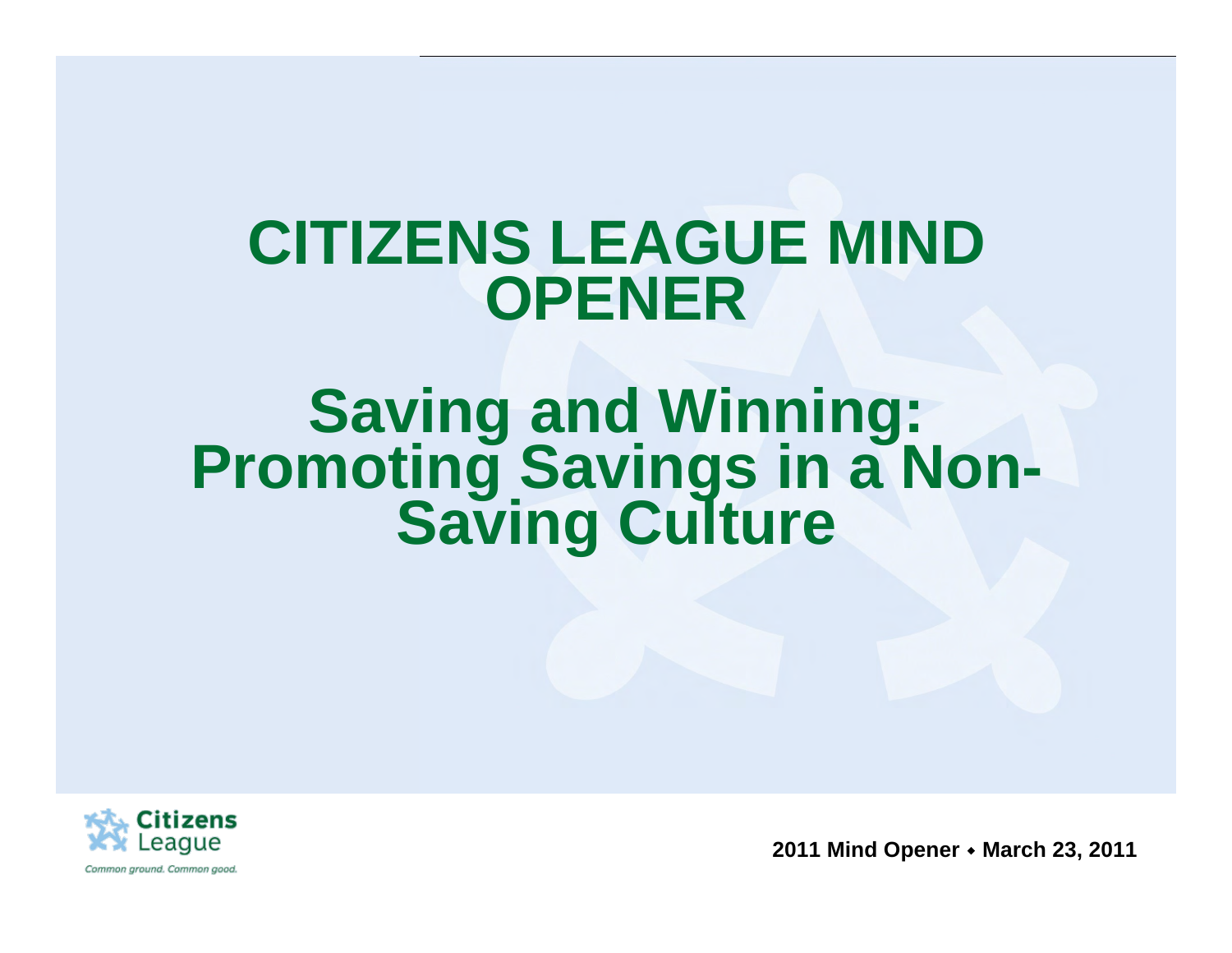How does the Citizens League find and develop good policy solutions?

- The Citizens League is a civic organizing agency. (framing, proposing, sustaining, generations) (strategies)
- Operating principles govern our work. (guidelines, disciplines, skills) (values of building human capacity and civic infrastructure) (determines processes and practices)

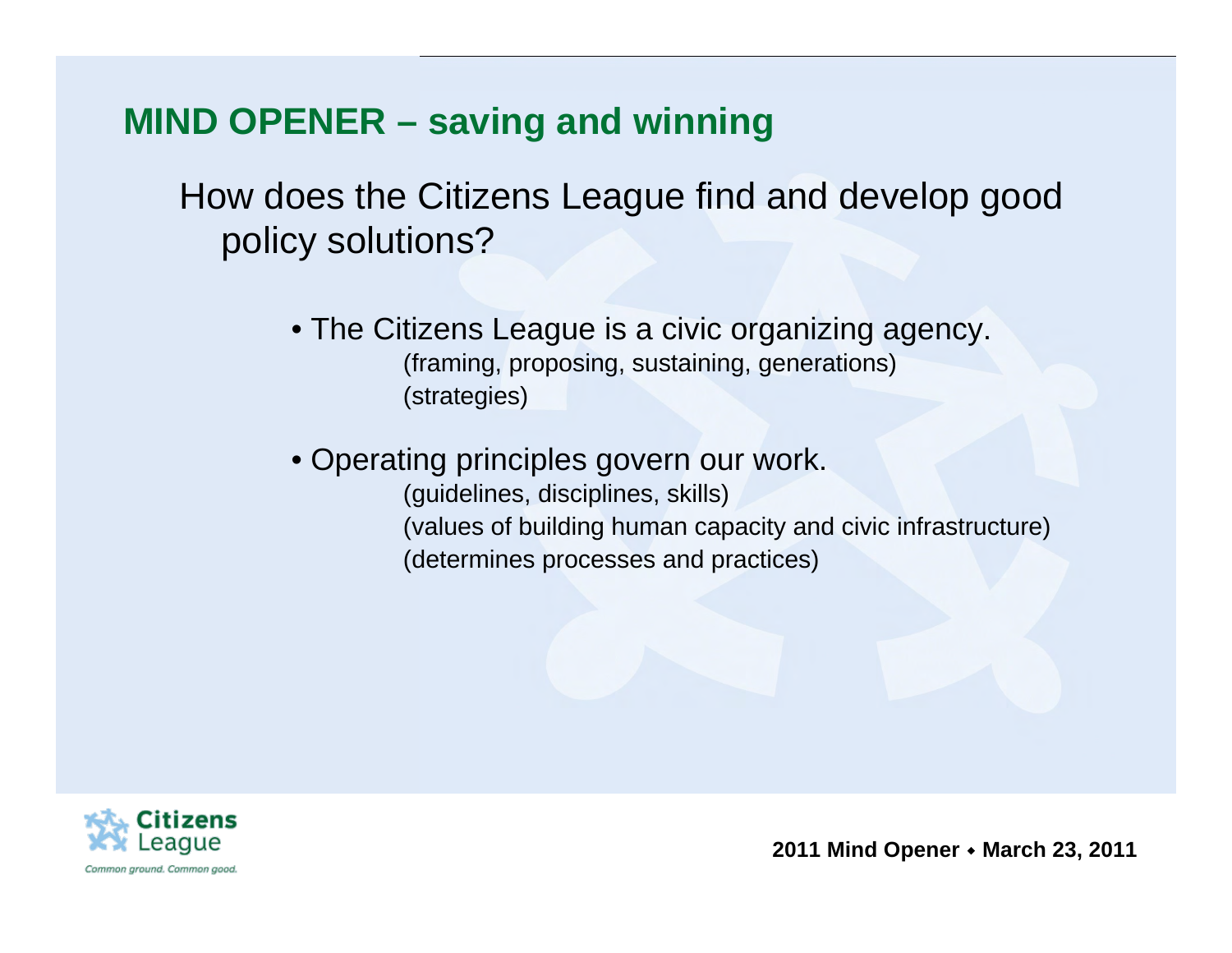What Citizens League projects recommend savings promotion raffles?

• Pathways to Prosperity Project

(part of a broad group of tools that support family prosperity and decision-making)

• Long-Term Care Collaborative

(part of the mix of incentives and financial products needed for more self-responsibility and participation)

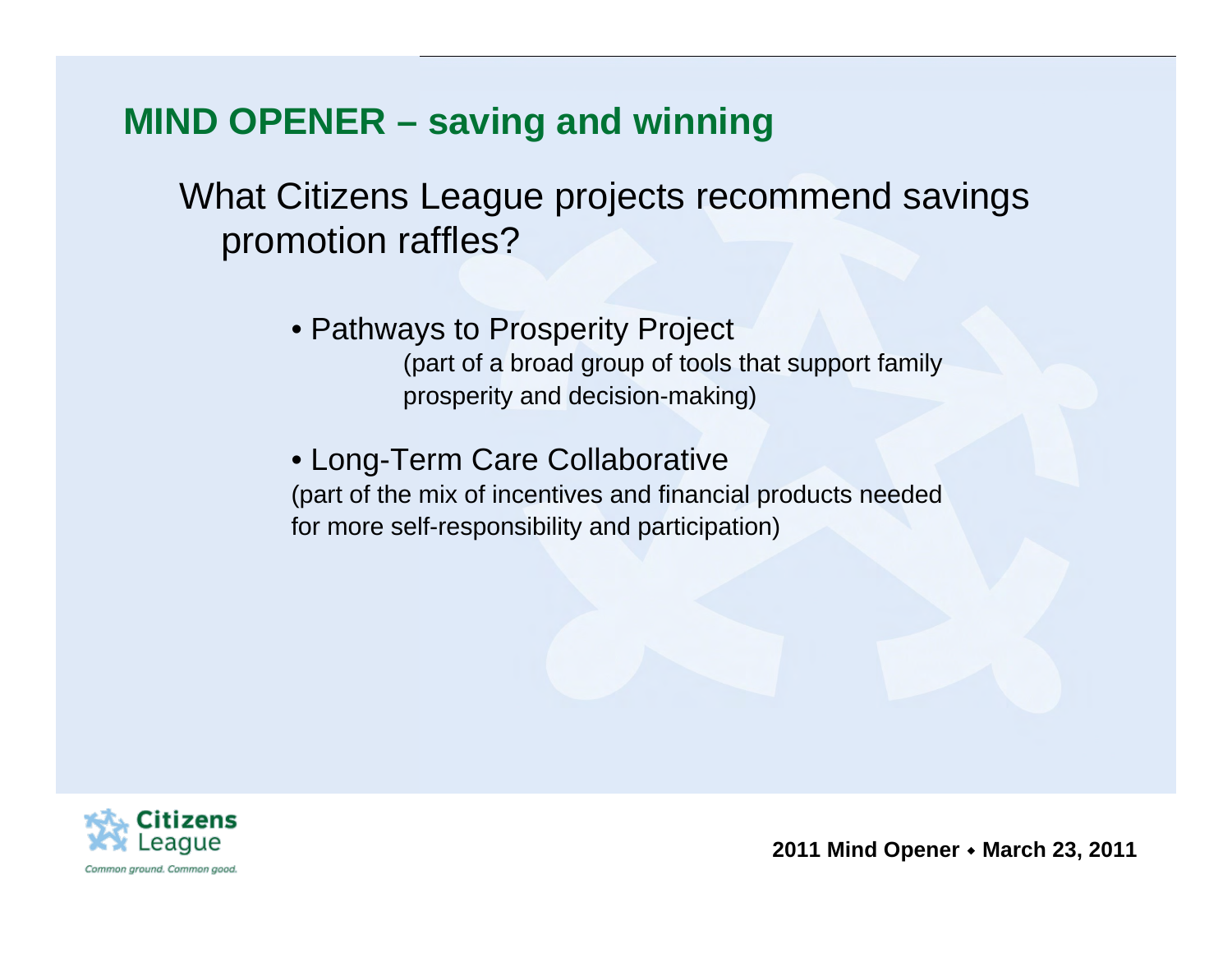Advancement: What needs to happen?

#### • Enabling legislation in Minnesota

(to allow what is allowed federally for savings promotion raffles) (federal law allows credit unions, state law would allow for credit unions and banks)

#### • Build civic infrastructure

(Check in with all who have been involved in the two projects and define their roles)

(Gauge support and possible opposition)

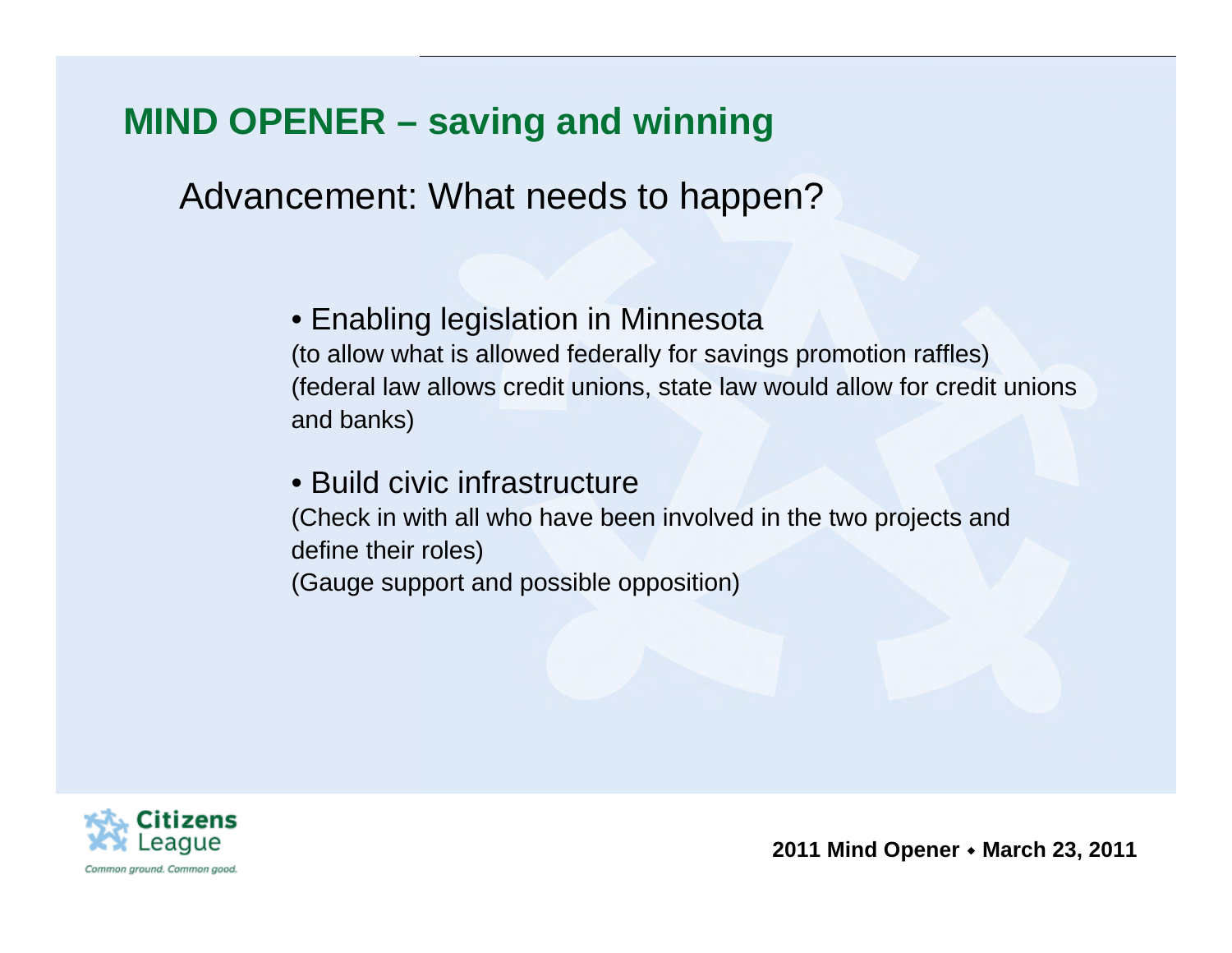So let's find out more about saving and winning:

- "Savings promotion raffles" under state law
- "Prize-linked savings" is the general policy term

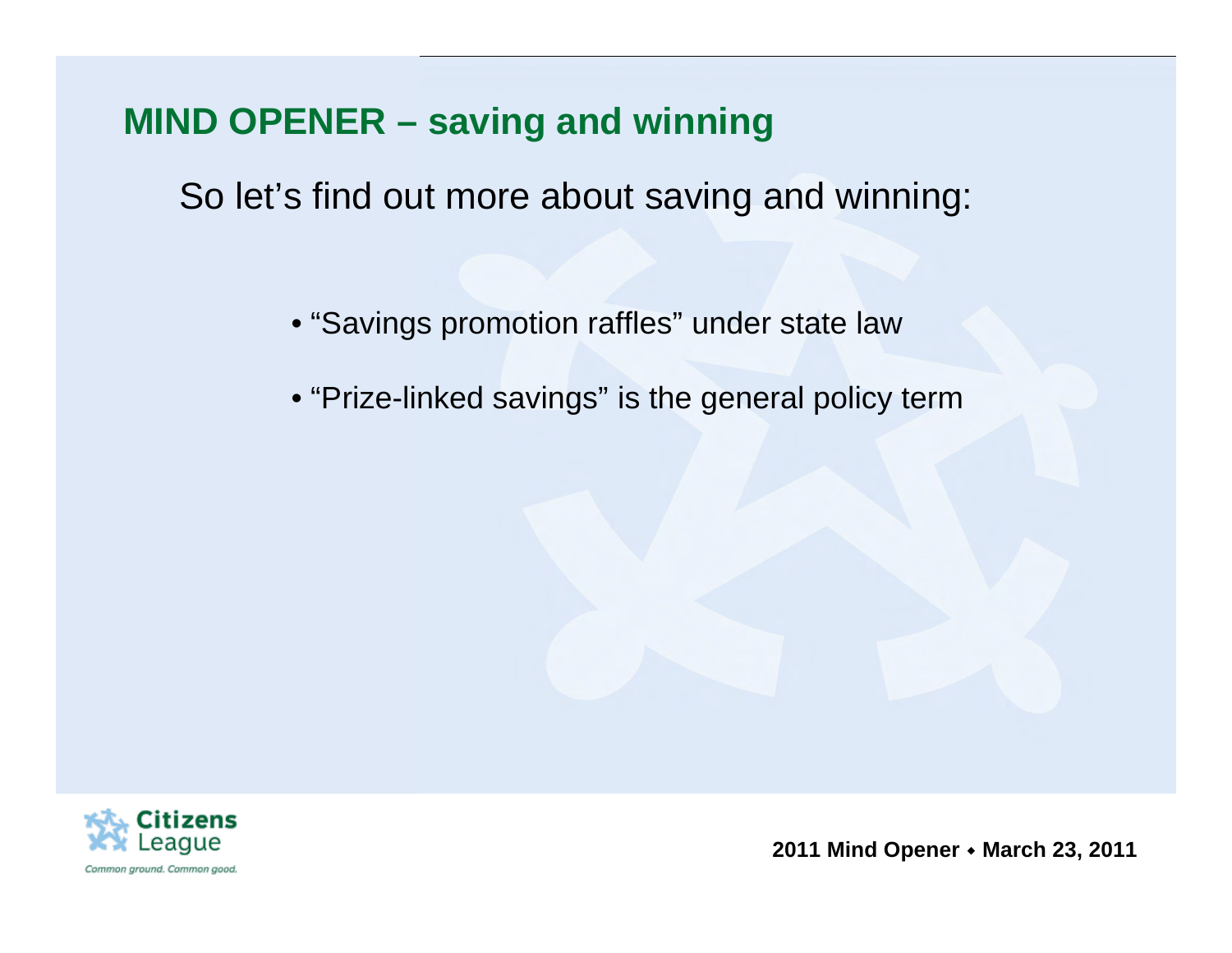

# Prize-Linked Savings

#### Minnesota Financial Fitness Network

#### March 2011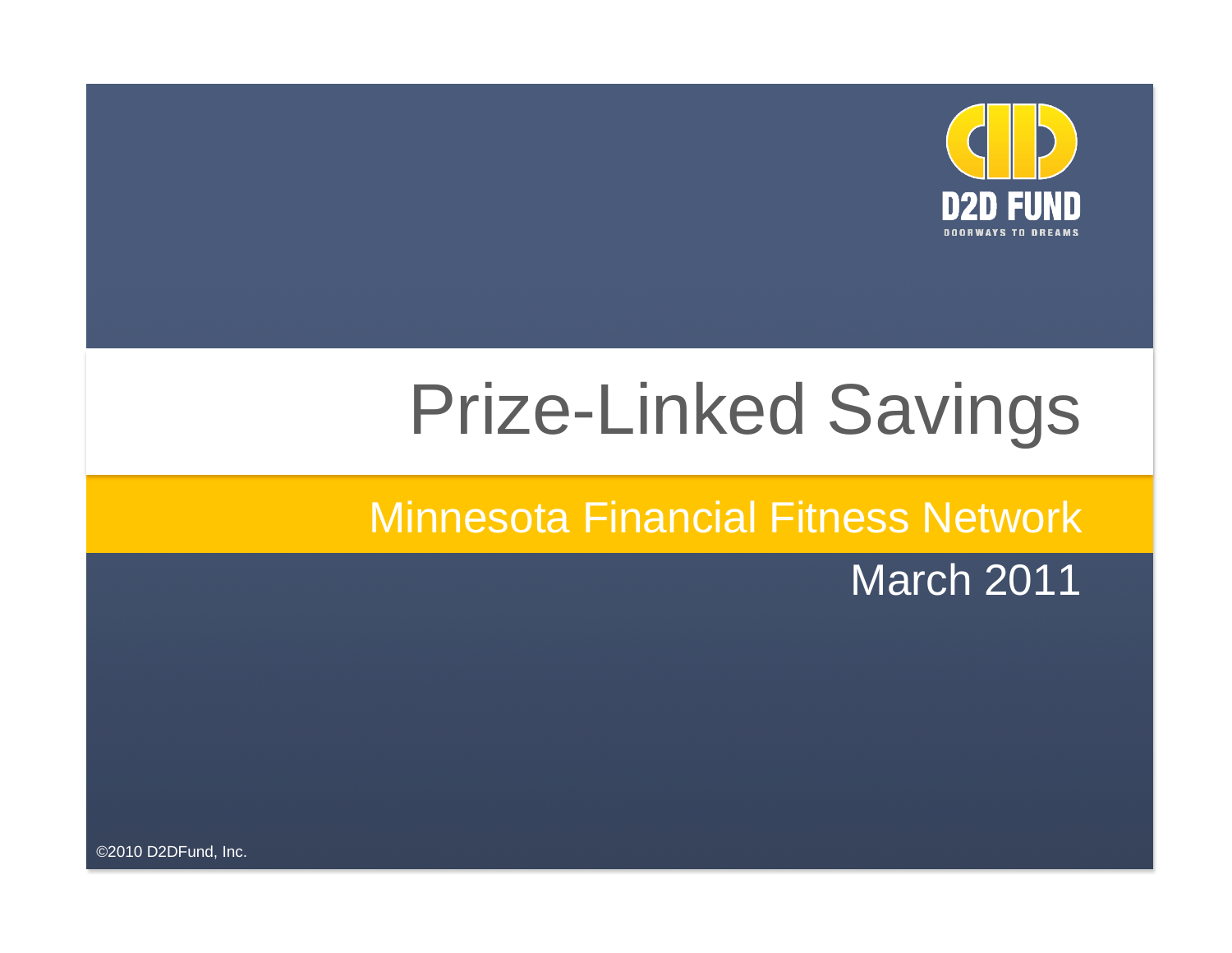## Doorways to Dreams (D2D) Fund

#### Mission:

Strengthen the financial opportunity and security of low and moderate income consumers by innovating, incubating, and stimulating new financial products and policies

- Boston (Roxbury) based, non-for-profit
- Founded in 2000 by Harvard Business School professor Peter Tufano
- Focus on scale, sustainability
- Record of linking private sector capabilities to public (nonprofit) ideals

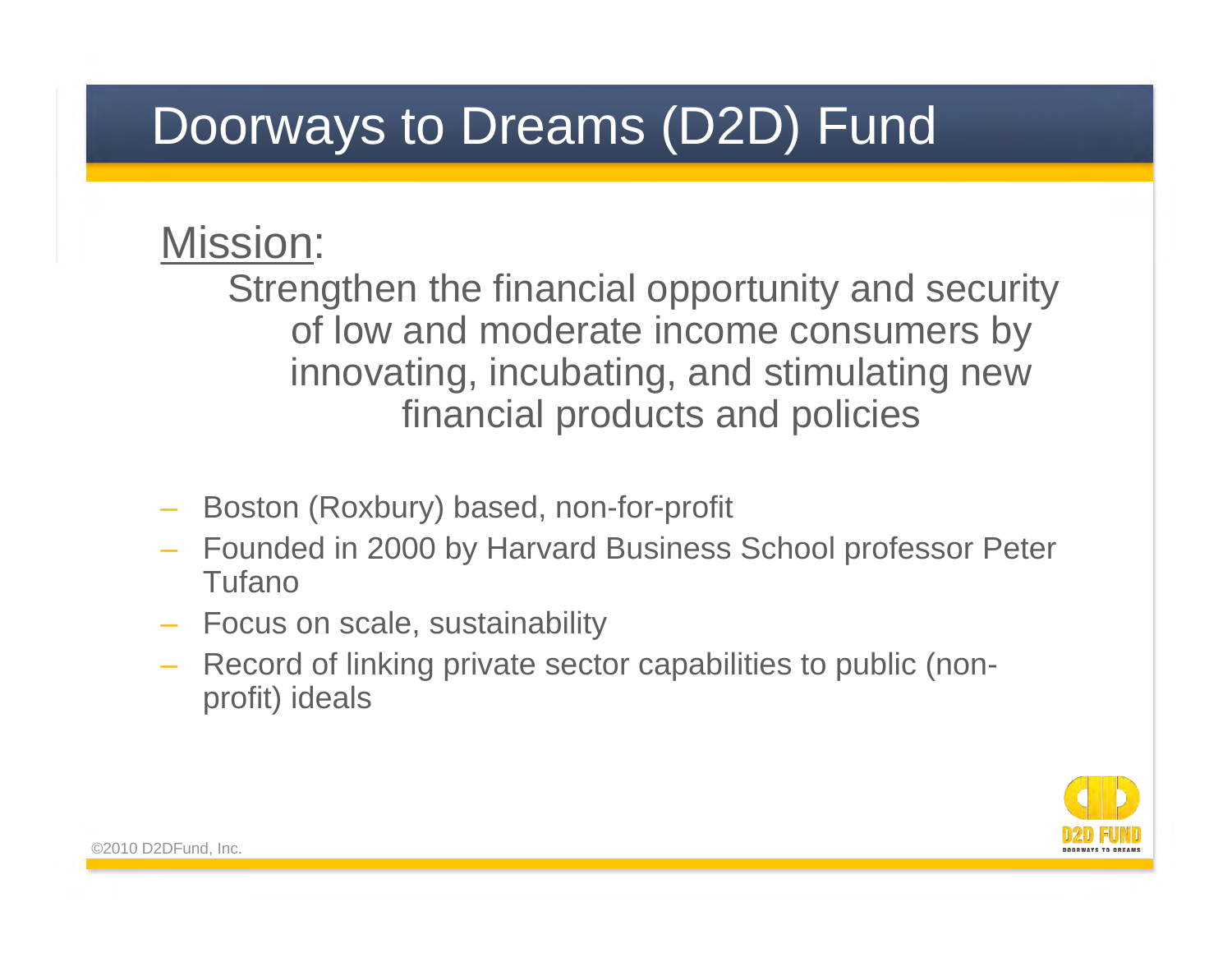## **Why Saving Matters**

- **Children of low-income, high-saving parents are more likely to experience upward income mobility.**
	- + Children of low-saving, low-income parents are significantly less likely to<br>he unverdly mabile than objidren of bigh agving, low income parents be upwardly mobile than children of high-saving, low-income parents.
	- + 71% of children born to high-saving, low-income parents move up from the bottom income quartile over a generation, compared to only 50% of children of low-saving, low-income parents.
- **Higher personal savings also promotes greater upward mobility of individuals within their own lifetimes.**



+ Among adults who were in the bottom income quartile from 1984-1989, 34% left the bottom by 2003-2005 if their initial savings were low, compared with 55% who left the bottom if their initial savings were high.

Pew Charitable Trusts Report – A Penny Saved is Mobility Earned Nov 2009

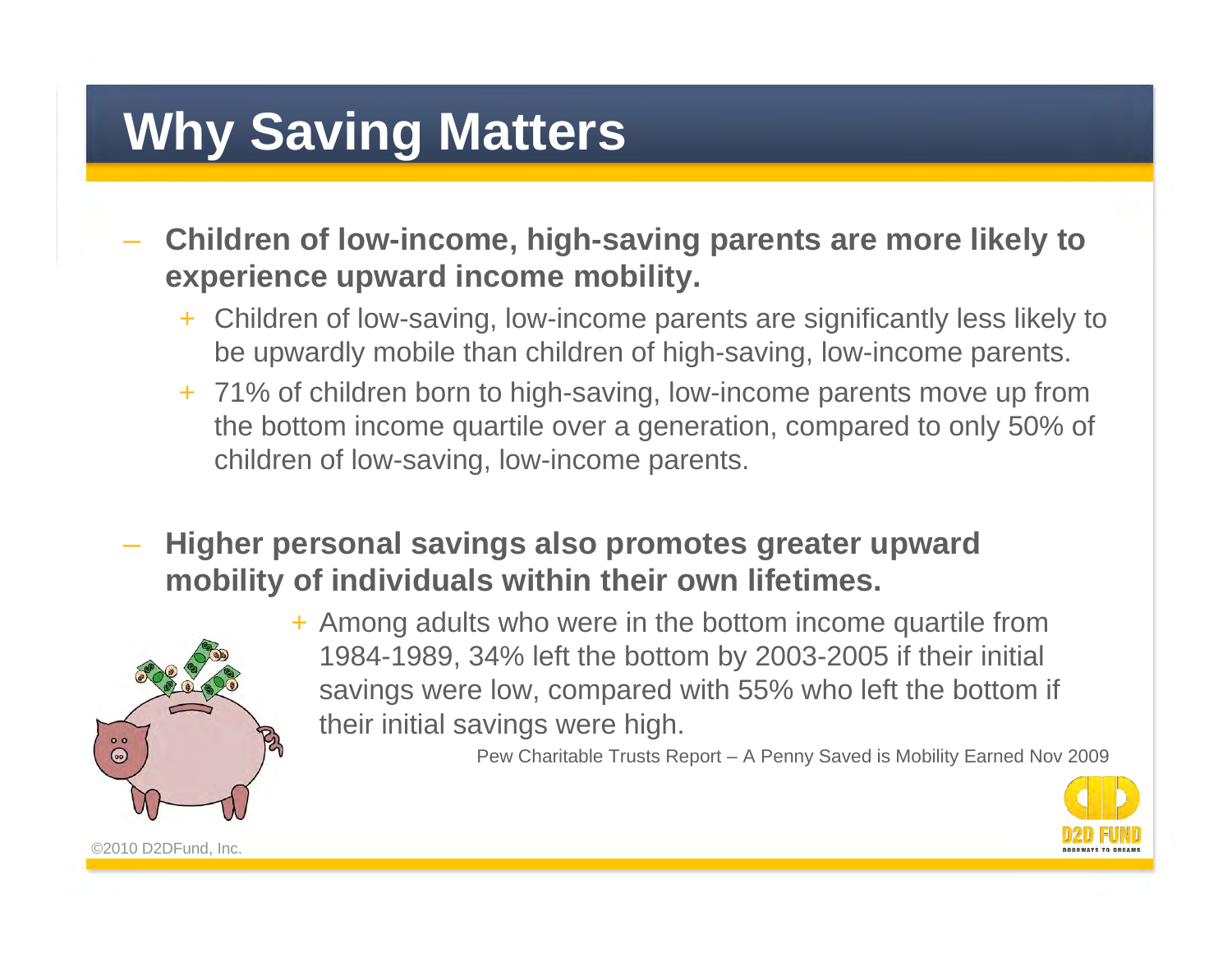

## **But Saving is Hard**

**Challenges lower-income savers face:**

- + *Limited income* a minimum wage worker makes \$15K a year.
- + *Consumerism* pressure to buy is everywhere.
- + *Family & friends* are often in need, creating pressure to share resources.
- + *Few opportunities* most people save with structured help (e.g., 401(k) plans), but LMI people get little or no such help.

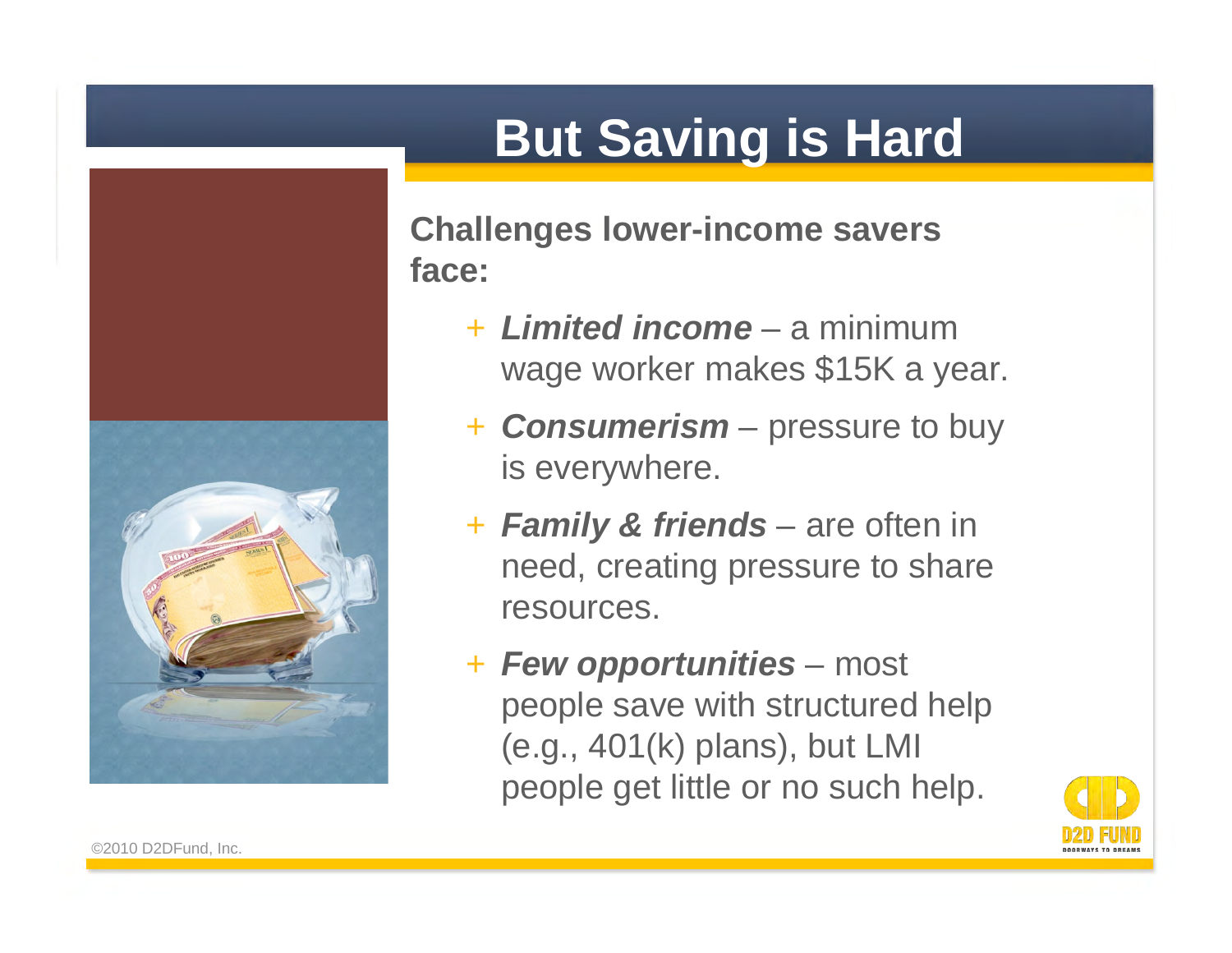## *Can Saving be Fun?*

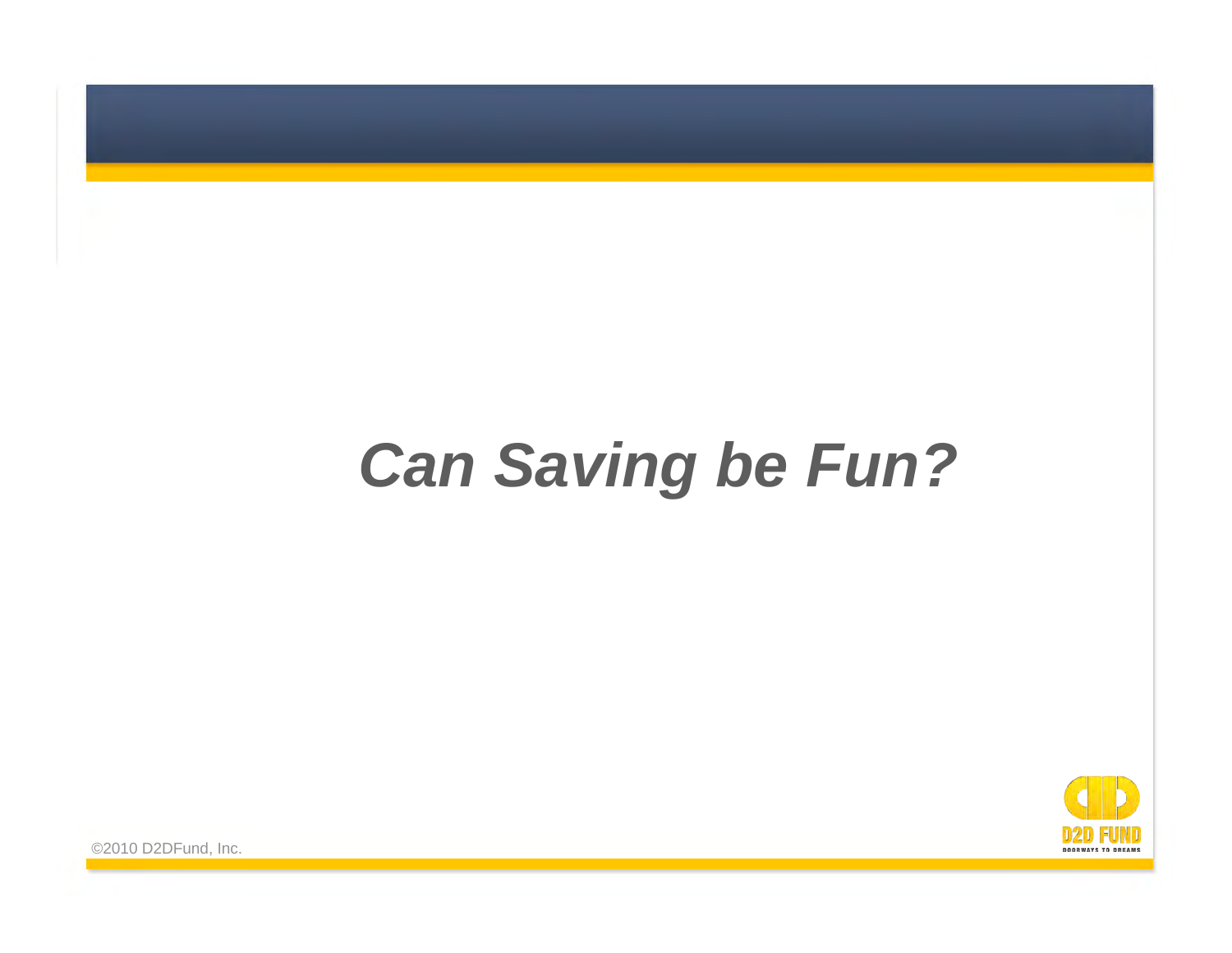### Quick Poll – What's More Exciting?



| 322-21<br>∕our<br>1610<br>irst<br>Bank Ampoon,USA                  | CASH<br><b>LIST CHECKS</b><br>SINGLY               | CURRENCY<br>COINS |  |  |
|--------------------------------------------------------------------|----------------------------------------------------|-------------------|--|--|
| DATE<br><b>SIGN HERE IN TELLER'S PRESENCE</b><br>FOR CASH RECEIVED | TOTAL FROM<br><b>OTHER SIDE</b><br>TOTAL           |                   |  |  |
| <b>DEPOSIT SLIP</b>                                                | <b>LESS CASH</b><br>RECEIVED<br><b>NET DEPOSIT</b> |                   |  |  |
| :9124 6027 486586519 30937 3620000 108                             |                                                    |                   |  |  |

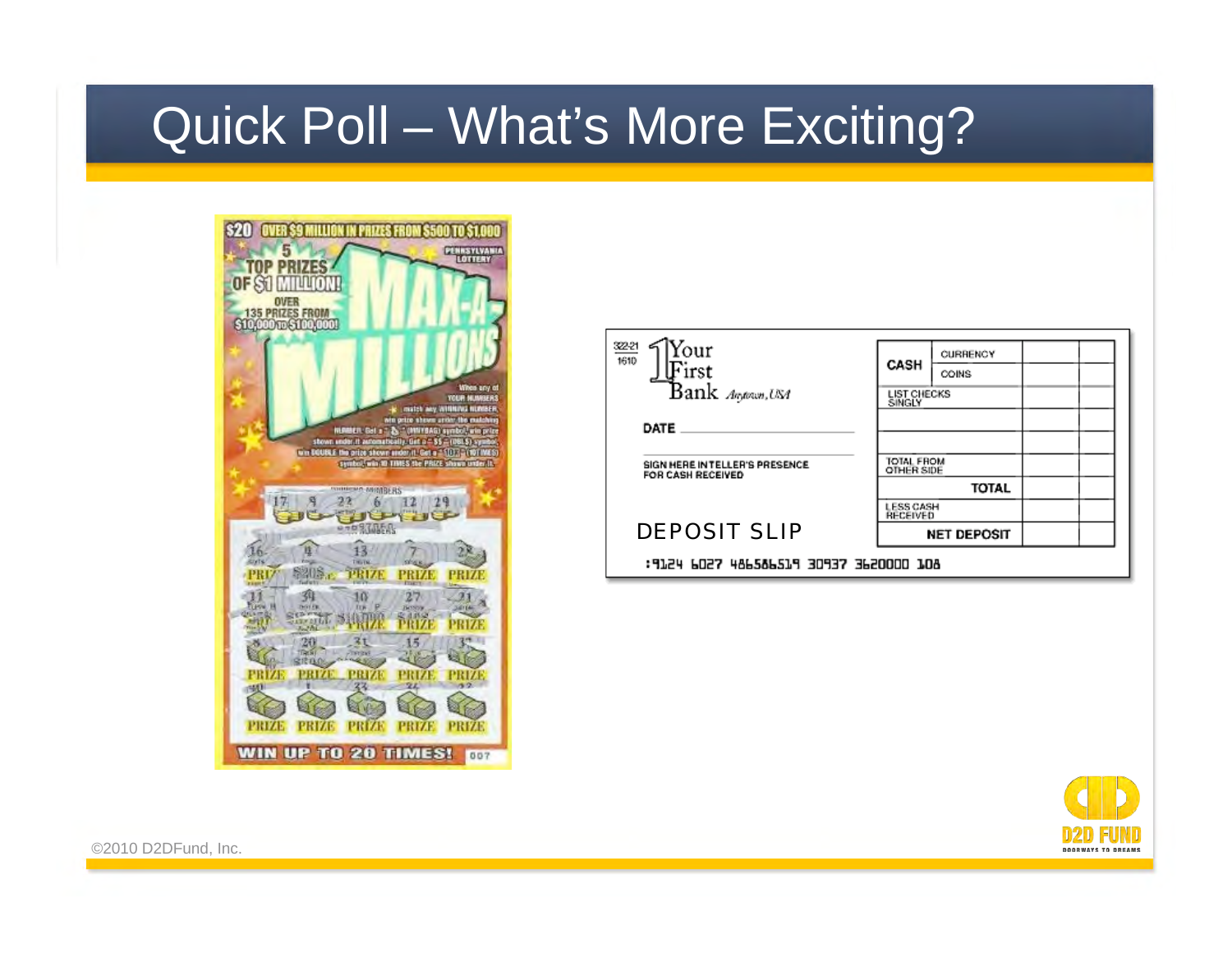## Gaming & Saving?

*38% of those with incomes below \$25,000 think that winning the lottery represents the most practical way for them to accumulate several hundred thousand dollars.*

- 2006 Consumer Federation of America study<sup>\*</sup>

#### Lottery players may seek:

#### $\nabla\mathbf{\hat{x}}$ entertainment

**ED** financial planning / wealth building

#### *Can we strengthen #2 without losing #1?*

\* http://www.commondreams.org/news2006/0109-05.htm

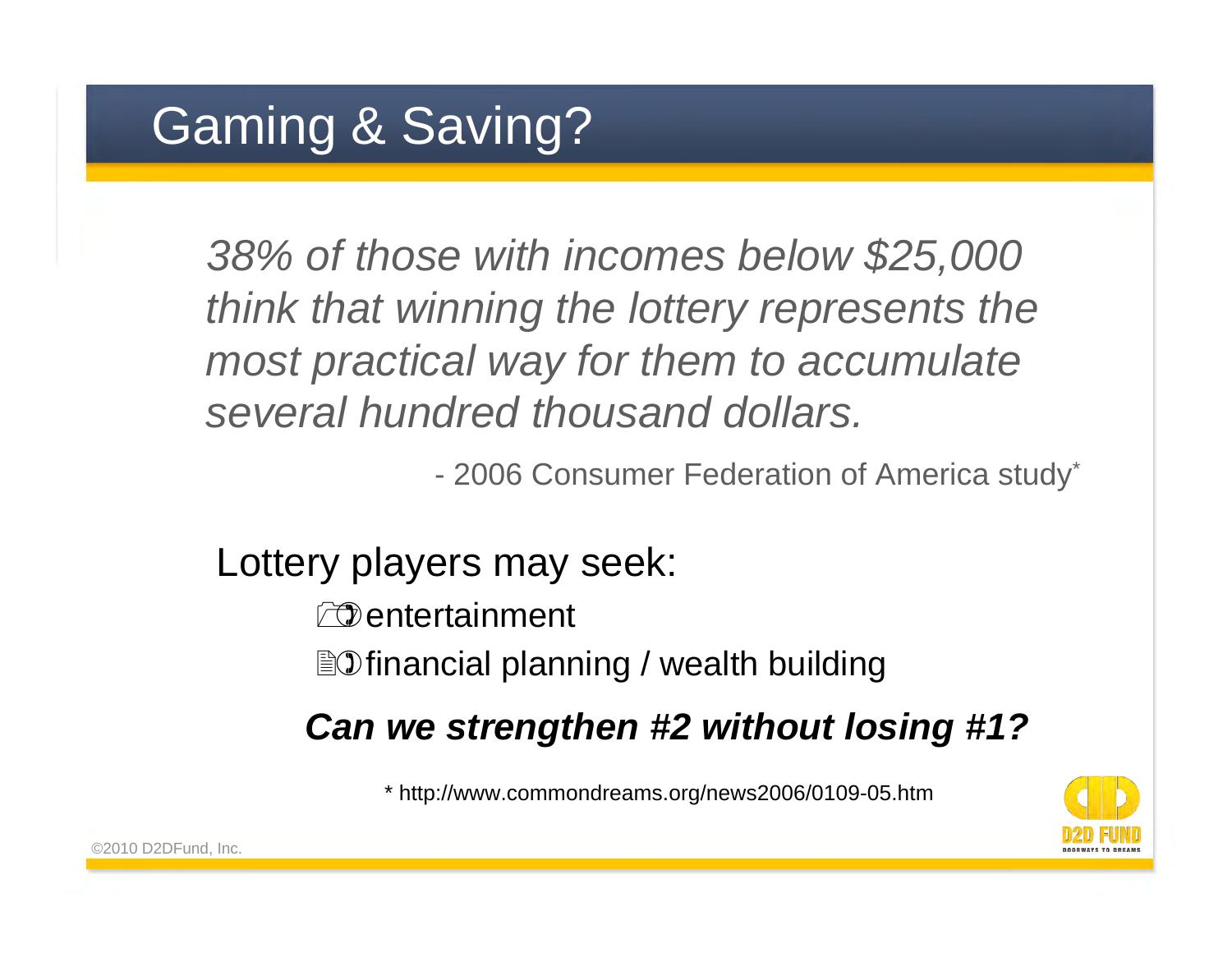## How about "Prize-Linked Savings"?

## – Concept:

- Earn chance(s) to win by saving
- Why?
	- Make saving fun, exciting, interesting
	- Provide incentive to save
	- There are no losers all deposits and interest are safe
- Consider:
	- \$60 *billion* in US lottery sales (2008)\*
	- Average of \$515 per household
	- 80% of gambling revenue from HH w/ income <\$50k\*\*

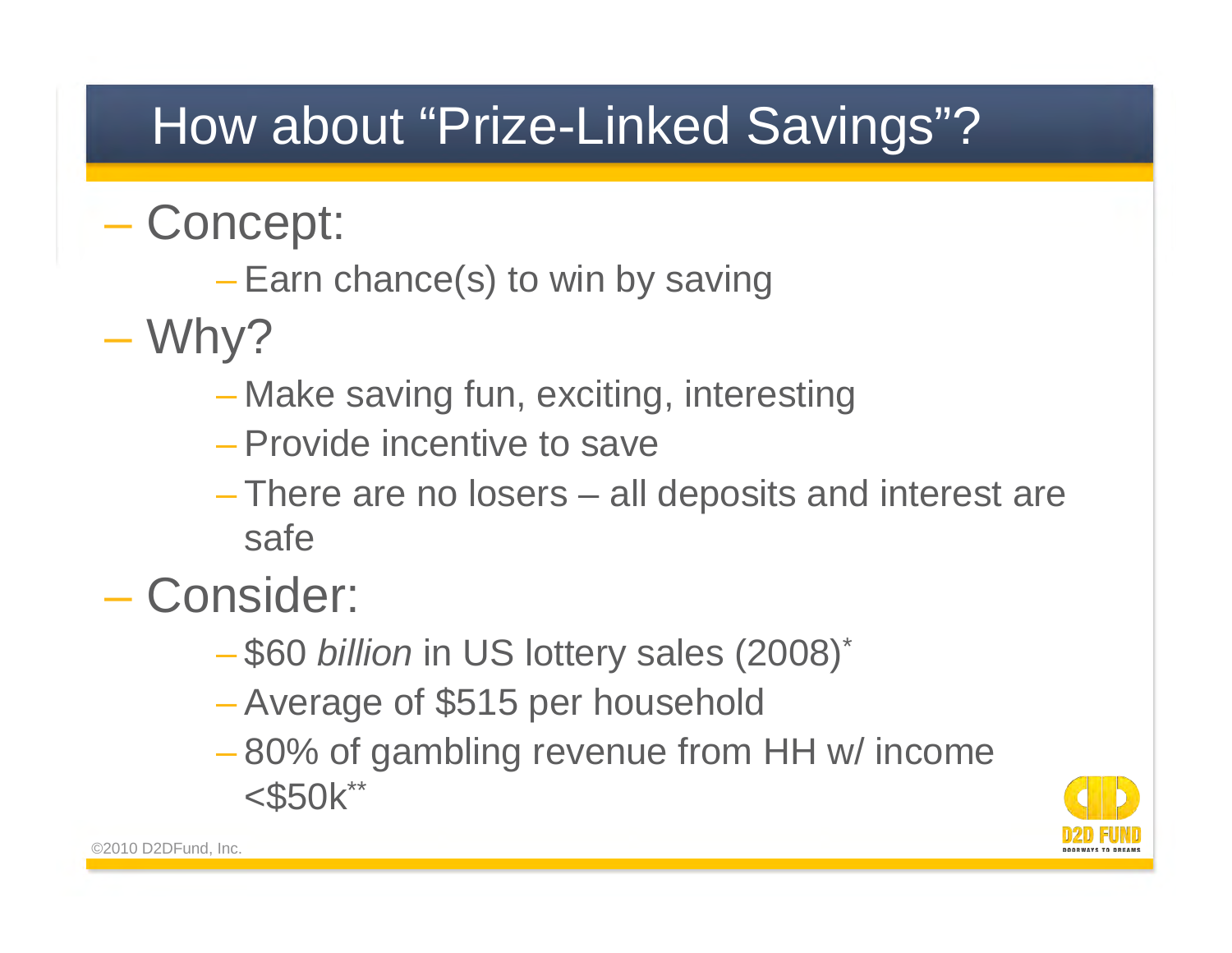## International Precedent

- **Argentina**
- **Brazil**
- Denmark
- Germany
- Great Britain
- Kenya
- India
- Indonesia
- Ireland
- **Mexico**



- New Zealand
- Oman
- Pakistan
- South Africa
- Spain
- Sri Lanka
- Sweden
- **Turkey**
- **United Arab** Emirates

#### Noteworthy:

- \$47B in UK "Premium Bonds" outstanding, 23MM holders
- Swedish "Lottery Bonds" program est. 1918
- **Prizes range: \$1.7M tax free (UK), Mercedes (Oman),** Motorcycle (Pakistan), DVDs (Mexico)

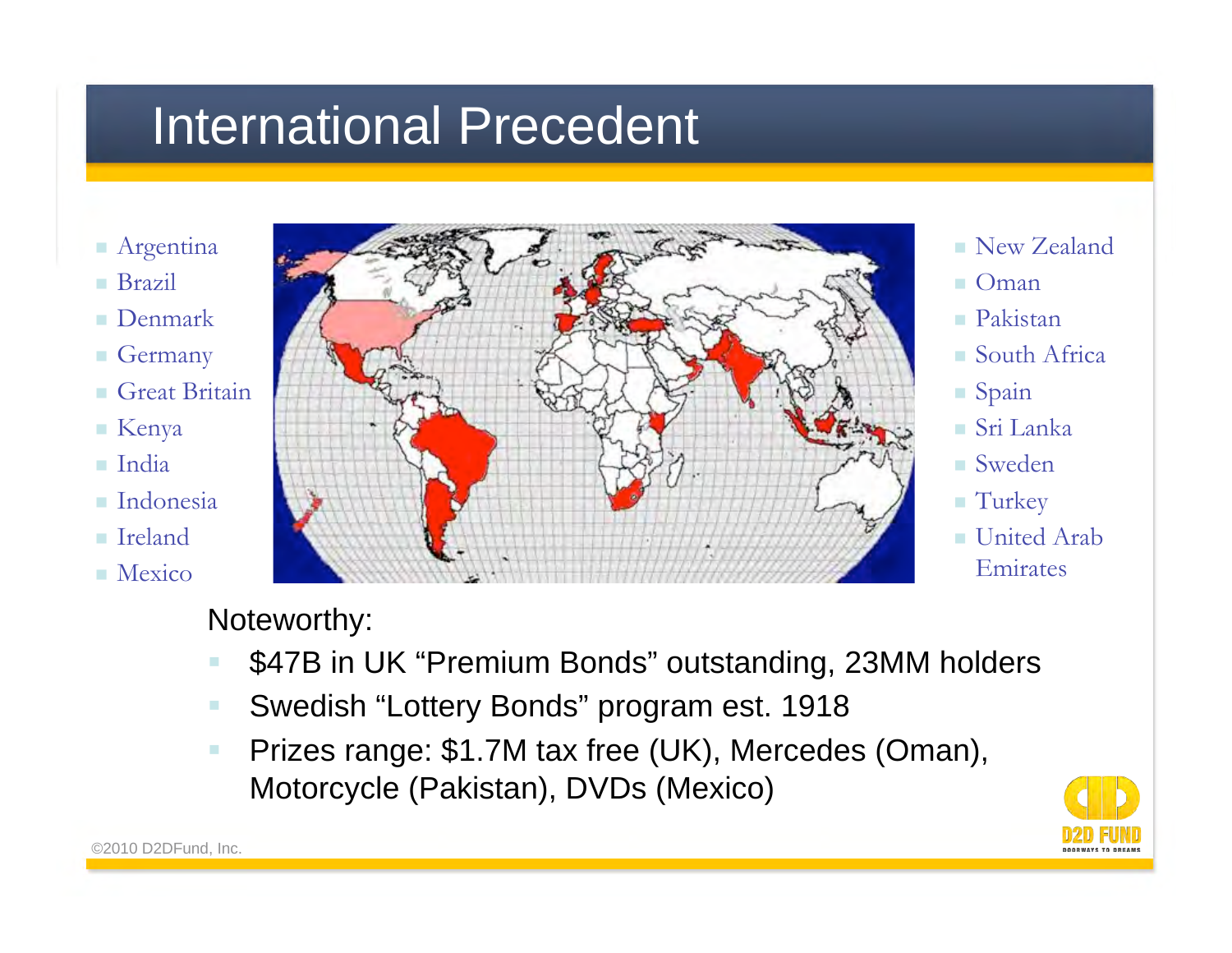#### A Test: TO :

- Test concept in the US
	- + 8 credit unions in the state of Michigan
	- + \$100,000 grand prize
	- + \$3.3K / month in smaller prizes
	- + \$25 deposit in 1 year Share Cert. = 1 chance to win
	- + Max = 10 chances / month (120 per year)

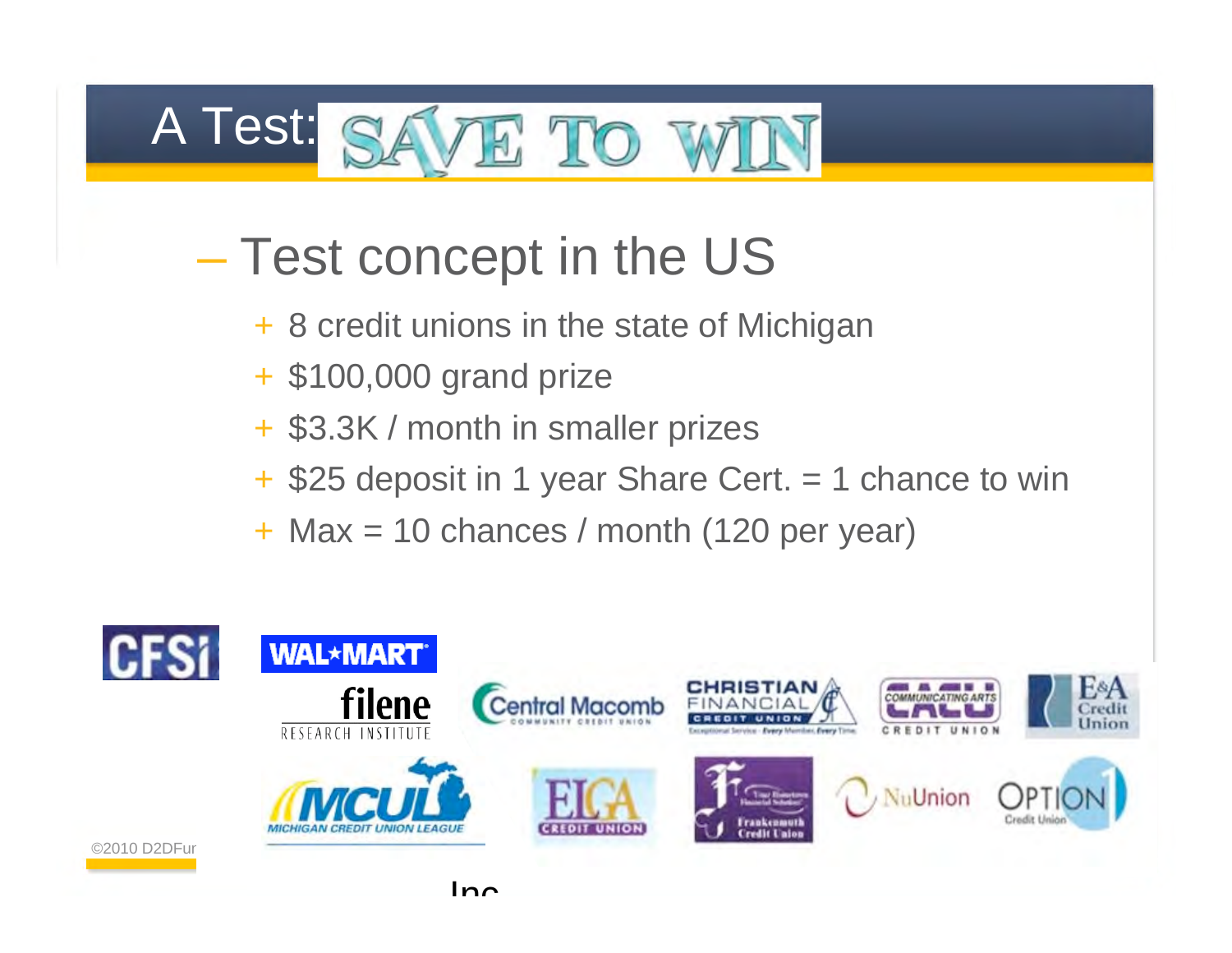## Critical Prize-linked Savings Questions

– Do people want it (demand)?

– Does "fun" work?

– Does it make a difference (impact)?

– New savers? New savings?

– Is it good business (sustainability)?





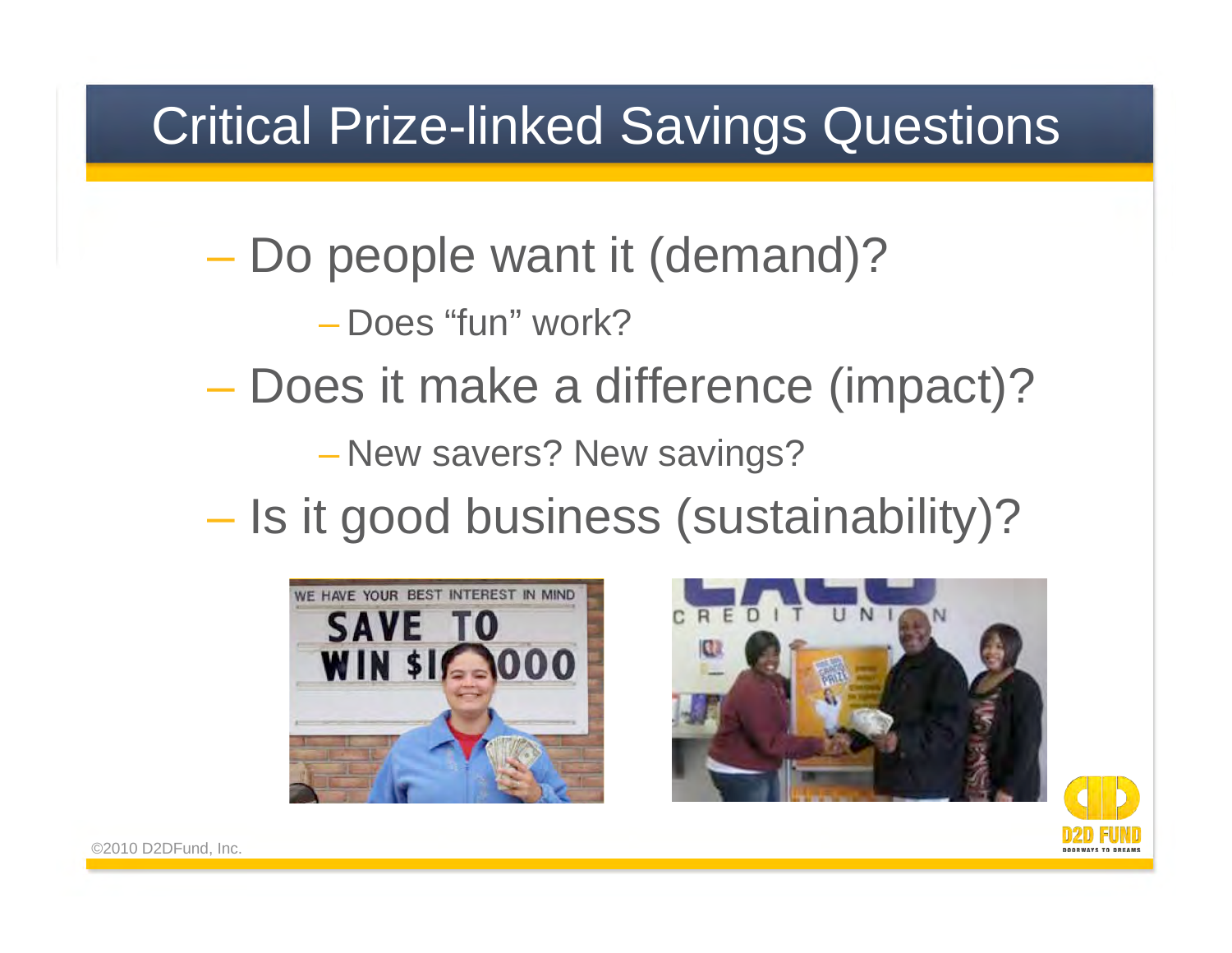## *Save to Win* Results (2/09 – 12/09)

#### – Sales

- 11,600 accounts opened
- \$8.6MM deposits
- Avg account \$734
- Survey findings (n=~6k / 50%+)
	- Household income < \$60K: *67%*
		- Less than \$40k: *44%*
		- Less than \$20k: *16%*
	- < \$2k in financial assets: *28%*
	- Less than a college education: *65%*
	- Racial / ethnic minority: *27%*



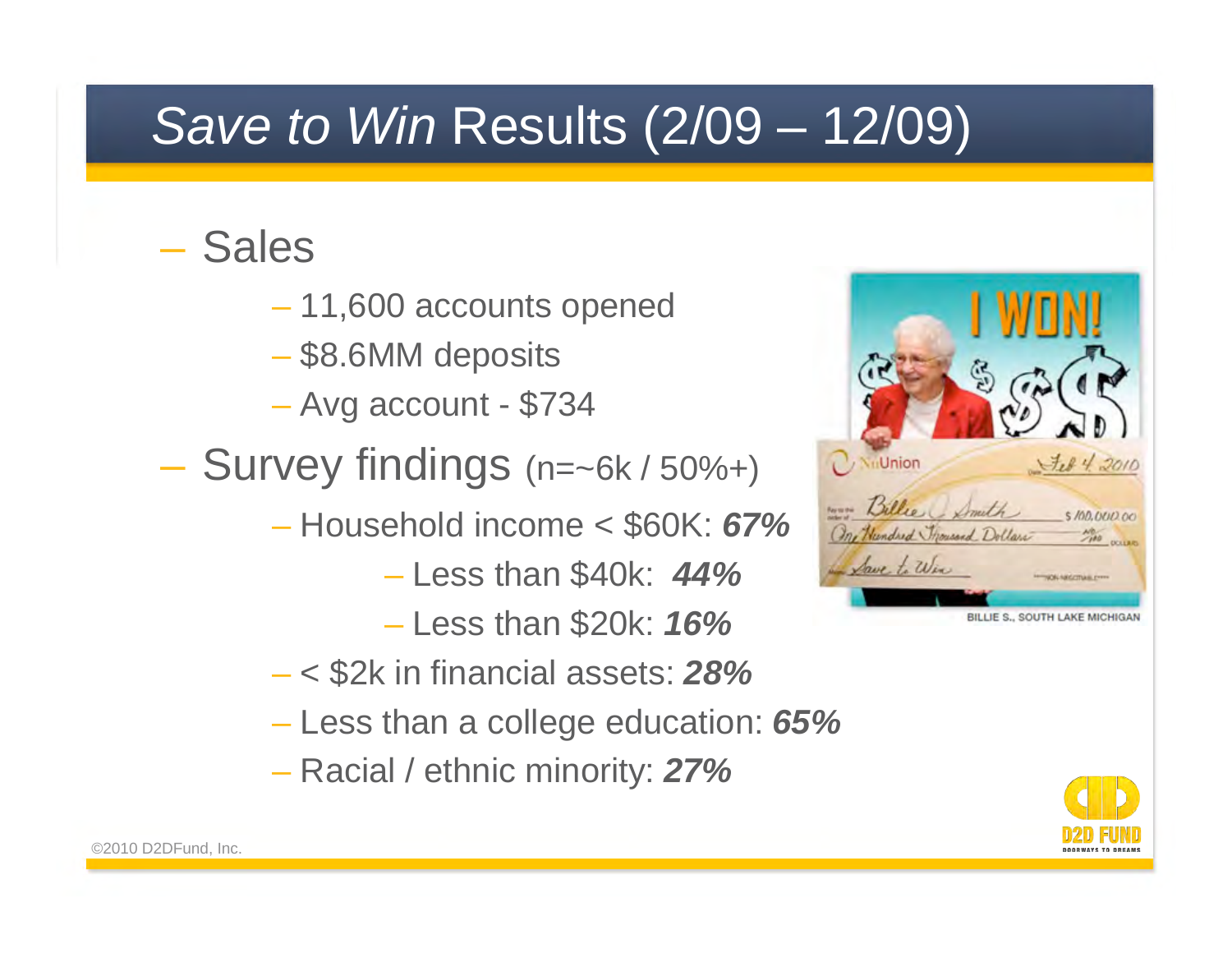## **Findings**

- **► A strong demand for STW accounts exists across** credit union members.
- $\triangleright$  Saving balances grew over the year, although monthly deposit amounts trend downwards.
- $\triangleright$  The product attracts financially vulnerable individuals and positively impacts their saving levels.
- $\triangleright$  The product features of the STW certificate help attract first-time product users.
- $\triangleright$  Monthly lottery prizes have the potential to motivate individuals to save consistently.

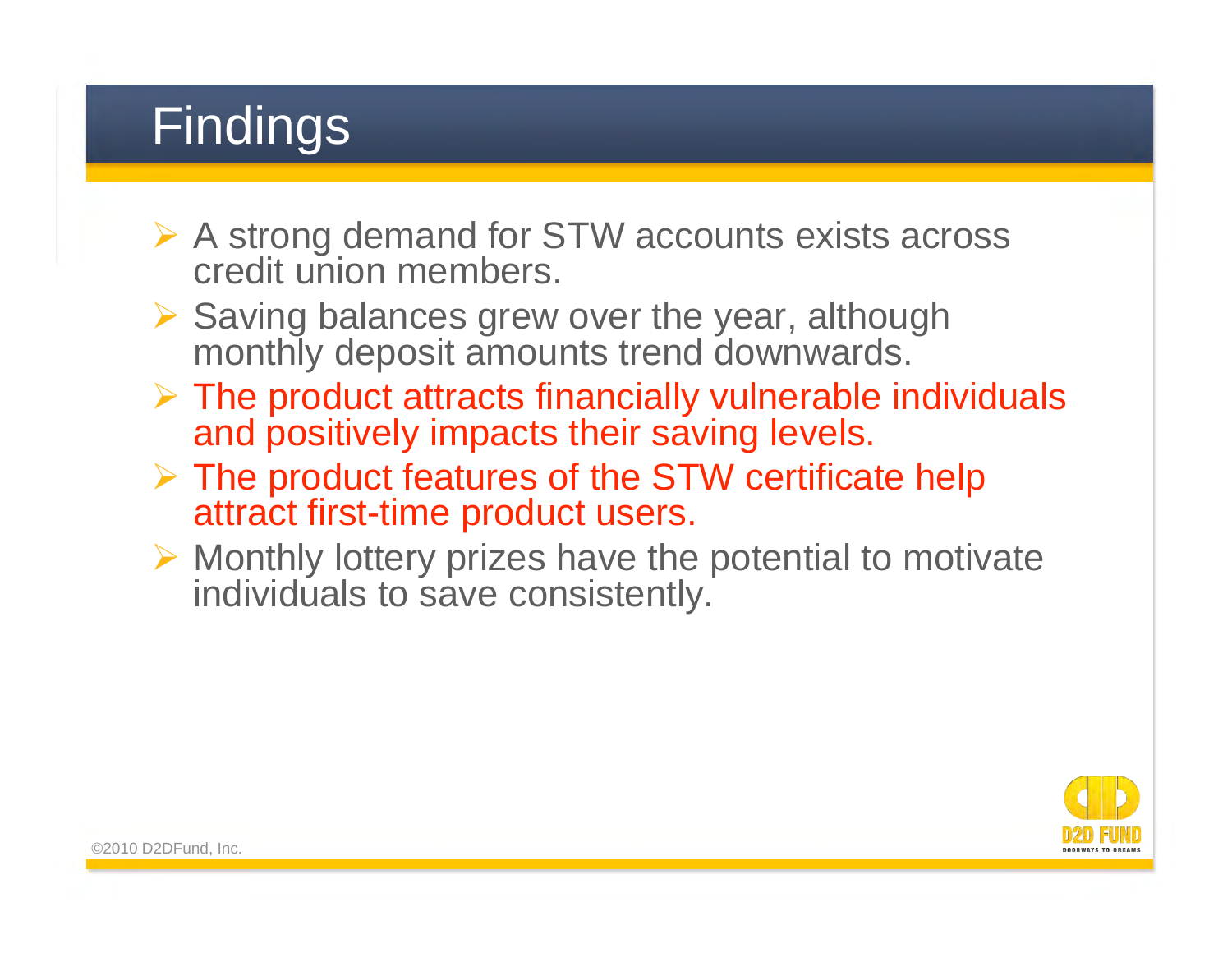#### Positive Impact on the Financially Vulnerable

– The product successfully attracted non-savers, the asset poor, and low-to-moderate income groups to open accounts and also made a positive impact on their savings behavior

|                  | <b>At December 2009</b> |                    |                            |  |
|------------------|-------------------------|--------------------|----------------------------|--|
|                  | # of Active Accounts    | <b>Total Saved</b> | <b>Avg Account Balance</b> |  |
| Non-Savers (56%) | 2.824                   | \$1,660,897        | \$588                      |  |
| Asset Poor (39%) | 1,849                   | \$721,227          | \$390                      |  |
| LMI (44%)        | 2,162                   | \$1,370,471        | \$634                      |  |

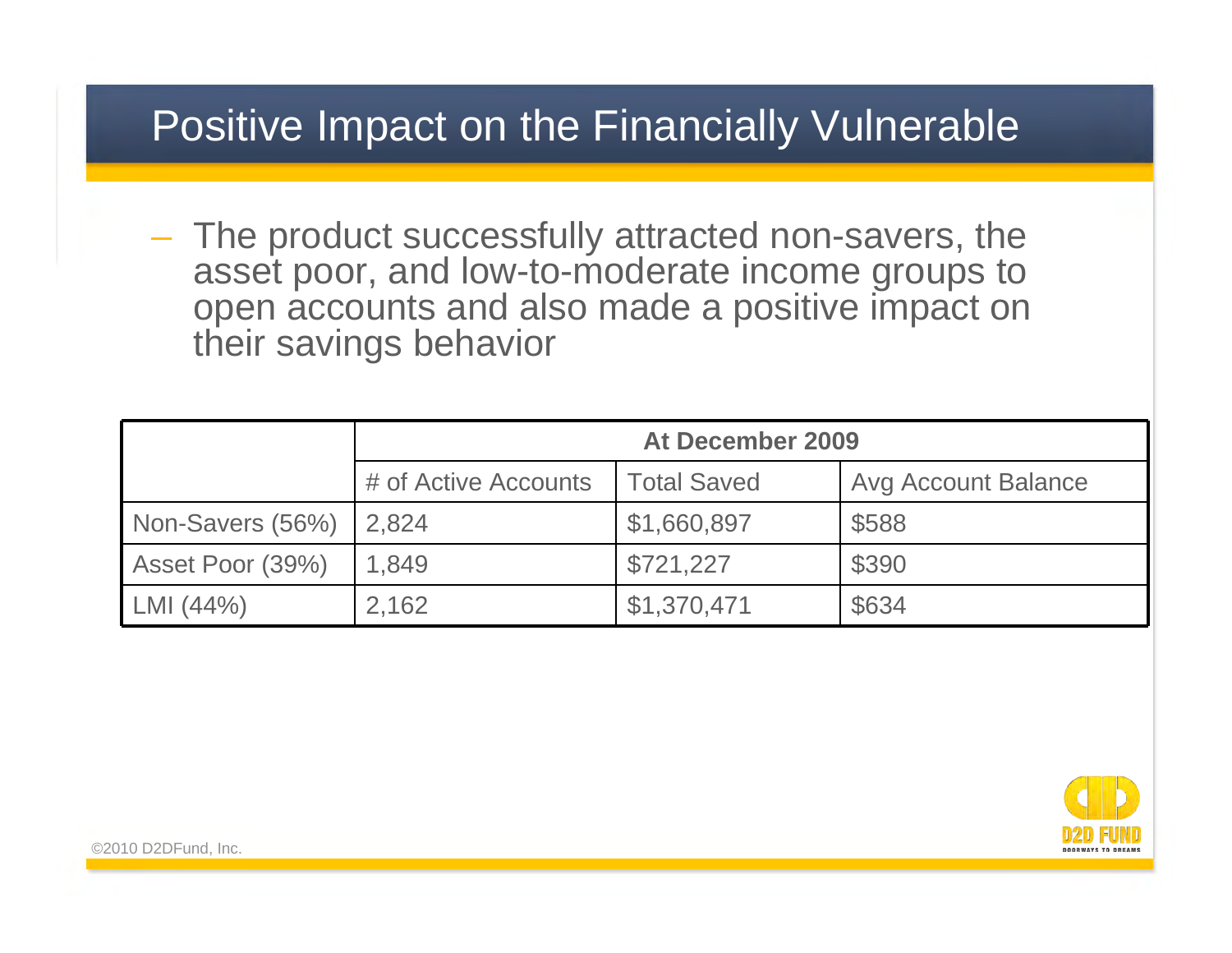#### Positive Impact on the Financially Vulnerable

- Survey results indicate that the product successfully attracted financially vulnerable individuals at all eight credit unions.
- Communicating Arts Credit Union (CACU) had the highest reported percentage of asset poor (67%) and LMI (62%) and interestingly also had the highest membership penetration rate (14.9%).

|                    | <b>Non-Savers</b> | <b>Asset Poor</b> | <b>Lottery Players</b> | <b>LMI</b> |
|--------------------|-------------------|-------------------|------------------------|------------|
| <b>CACU</b>        | 67%               | 67%               | 57%                    | 62%        |
| <b>CFCU</b>        | 54%               | 29%               | 68%                    | 43%        |
| <b>CMCCU</b>       | 53%               | 27%               | 66%                    | 36%        |
| E&A                | 62%               | 38%               | 73%                    | 49%        |
| <b>ELGA</b>        | 56%               | 46%               | 57%                    | 46%        |
| <b>Frankenmuth</b> | 52%               | 33%               | 58%                    | 40%        |
| <b>NuUnion</b>     | 48%               | 31%               | 55%                    | 36%        |
| Option 1           | 54%               | 34%               | 54%                    | 40%        |

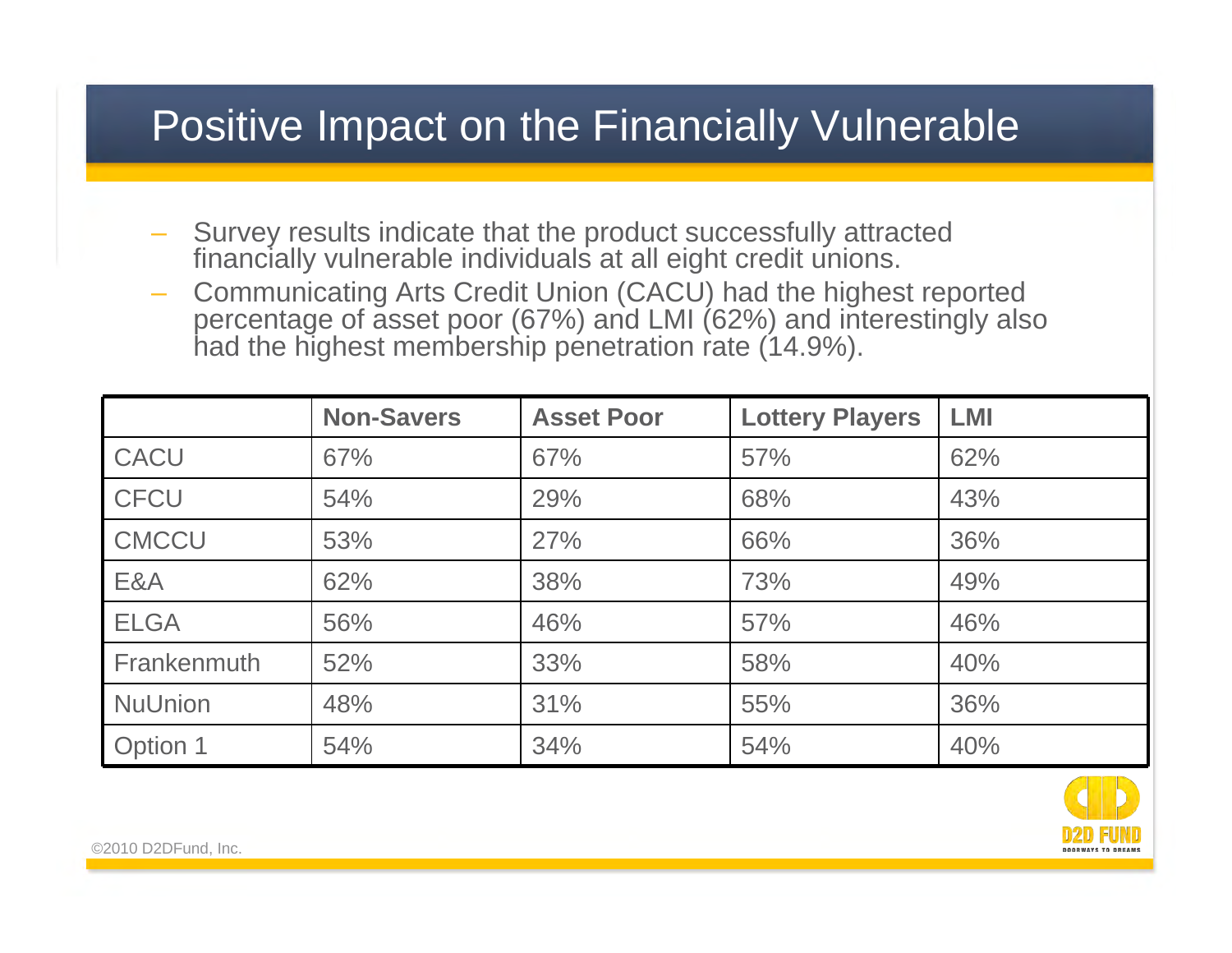### Product Features Attractive

- 64% of survey respondents reported that they never had a share certificate (certificate of deposit) before opening the Save to Win account
- The features of the product—a one-year certificate term, low opening deposit, flexibility to deposit small amounts throughout the year, the withdrawal penalty, and the lure of monthly prizes along with a \$100,000 grand prize—seemed to attract members

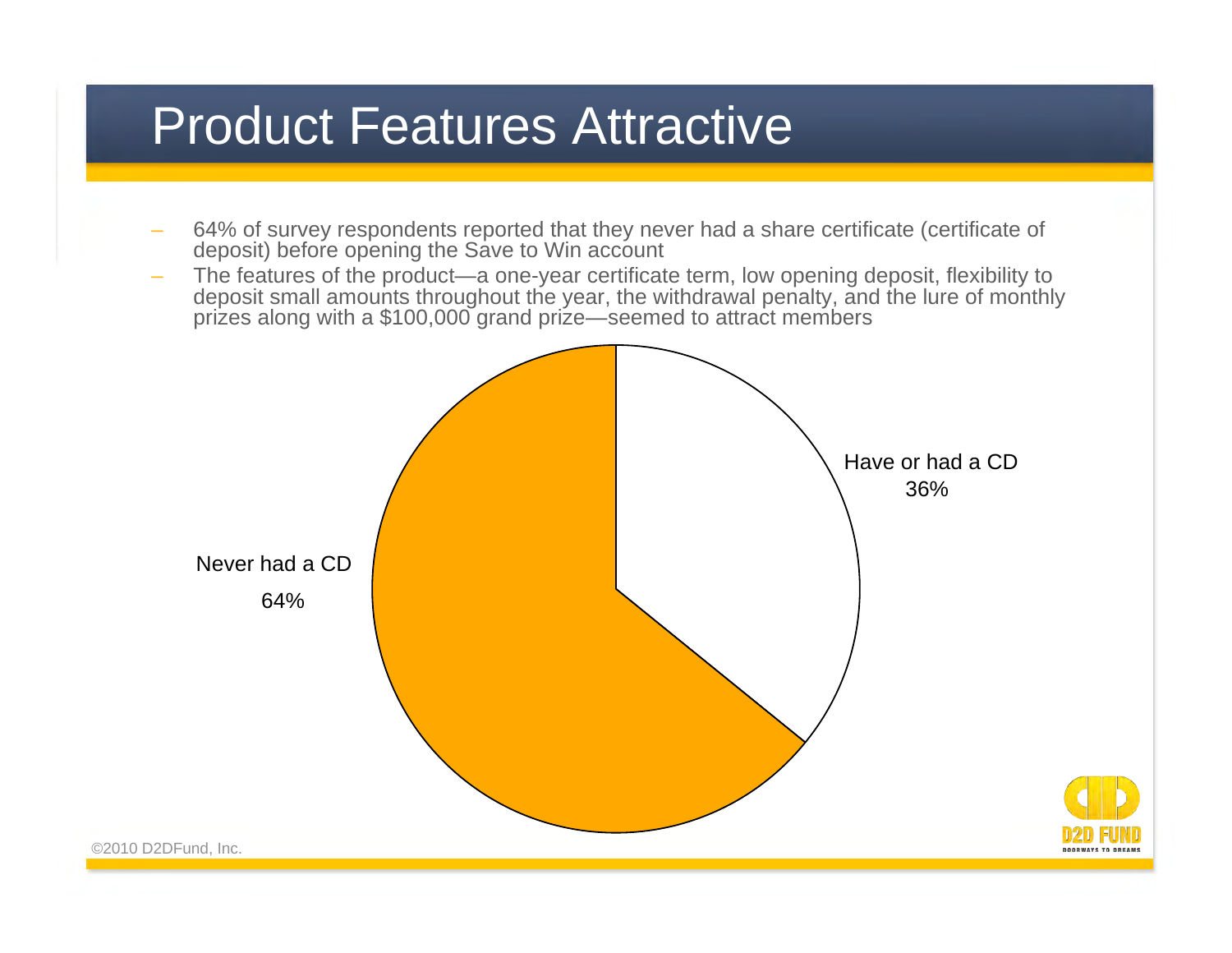## Early 2010 results

## Save to Win 2010 (12-31-2010)

| <b>Michigan "Save to Win" Program</b>    |                                     |                                      |  |  |
|------------------------------------------|-------------------------------------|--------------------------------------|--|--|
|                                          | 2009<br>(8 Credit<br><b>Unions)</b> | 2010<br>(36 Credit<br><b>Unions)</b> |  |  |
| <b>Accounts</b>                          | 11,666                              | 16,833                               |  |  |
| <b>Amount Saved</b>                      | \$8.56 million                      | \$28.1 million                       |  |  |
| <b>Average Account</b><br><b>Balance</b> | \$734                               | \$1,673                              |  |  |

– Over 1,710 members have won more than \$233,000 in prizes

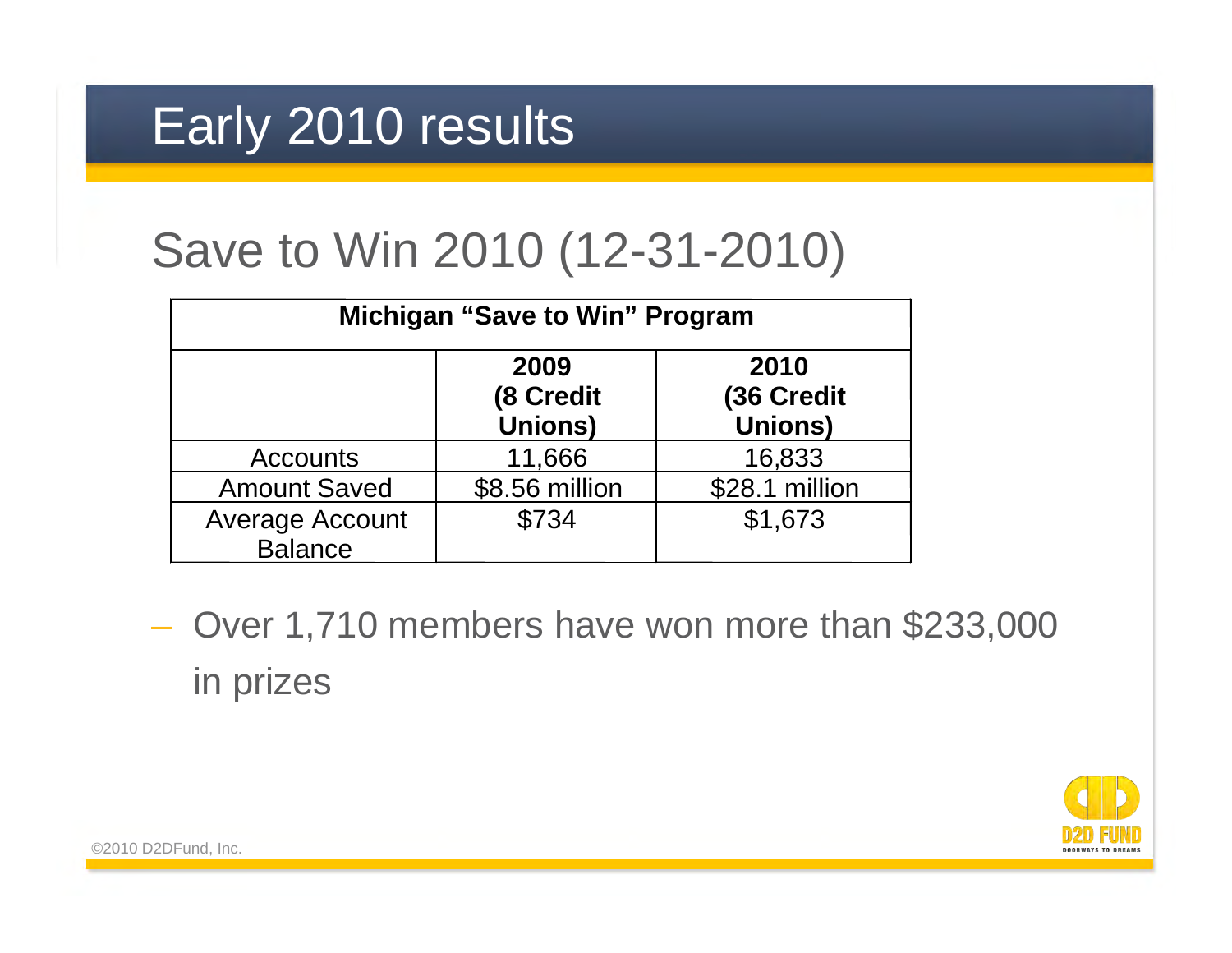## Key Learnings

- The public policy that allows savings promotion raffles in Michigan works.
- "Winning" is a powerful and motivating experience for savers and prospective savers, regardless of the prize size.
- A large headline prize matters.
- The credit union industry is well-suited to incubate and scale a prize-linked savings product.
- Save to Win does an excellent job of getting the attention of both savers and non-savers, but further experimentation and study is needed to develop sustained, consistent savings habits among account holders.
- Promoting a new PLS product requires a thoughtful marketing plan to generate excitement.
- Sales training and sales incentives are low-cost, effective means to generate strong take-up of Save to Win.

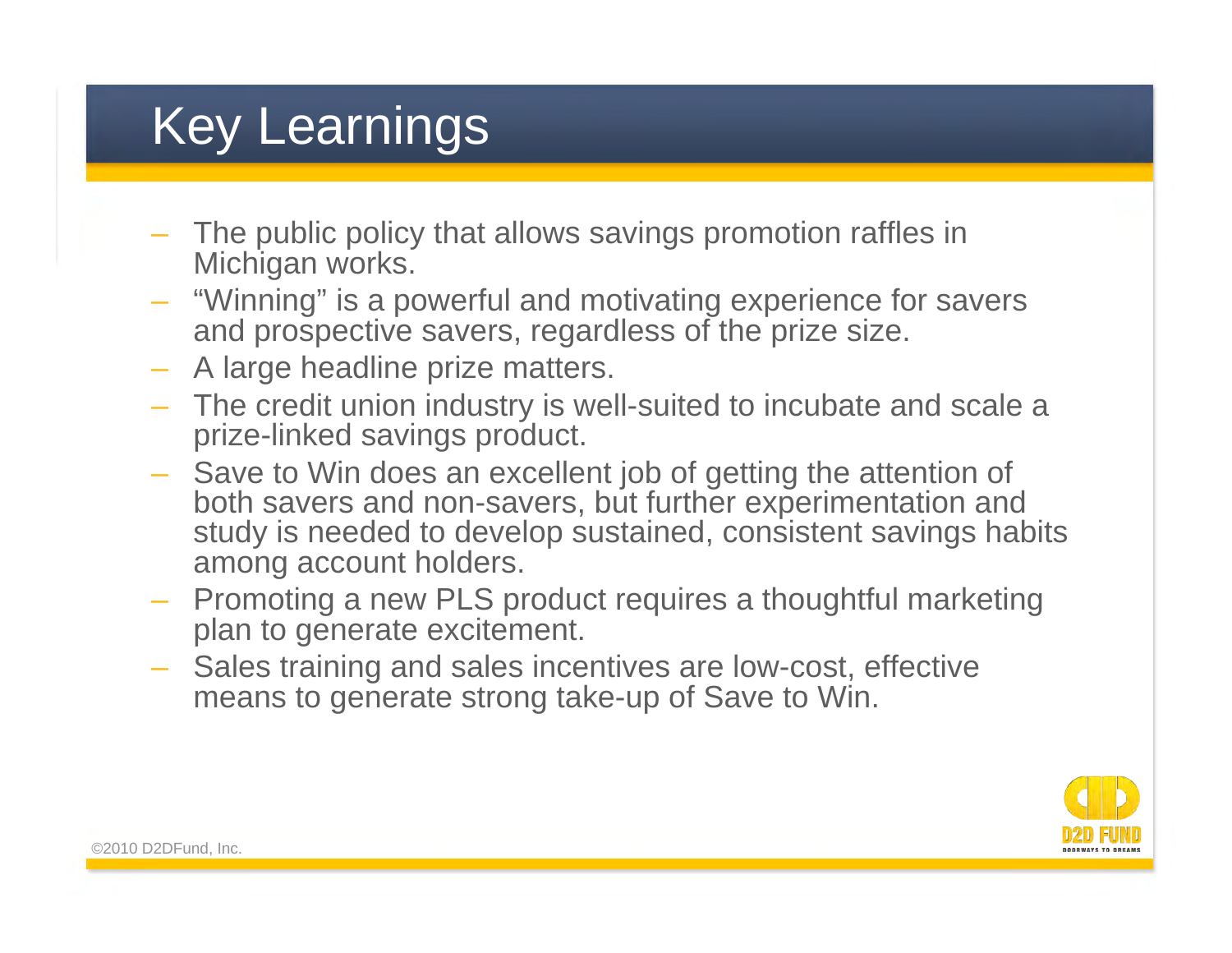## PLS Momentum Around the Country

#### – Clear "Savings Promotion Raffle" provisions:

- + Michigan
- + Maine (passed in 2010)
- + Rhode Island (passed in 2010)
- + Maryland (passed in 2010)
- Existing laws that may allow for credit unions to offer a PLS-type product:
	- + Alaska
	- + Arizona
	- + Georgia
	- + North Carolina
- Considering PLS/Savings Promotion Raffle Legislation
	- + New Mexico
	- + North Carolina
	- + Nebraska
	- + Washington
	- + Iowa
	- + California
	- + Minnesota